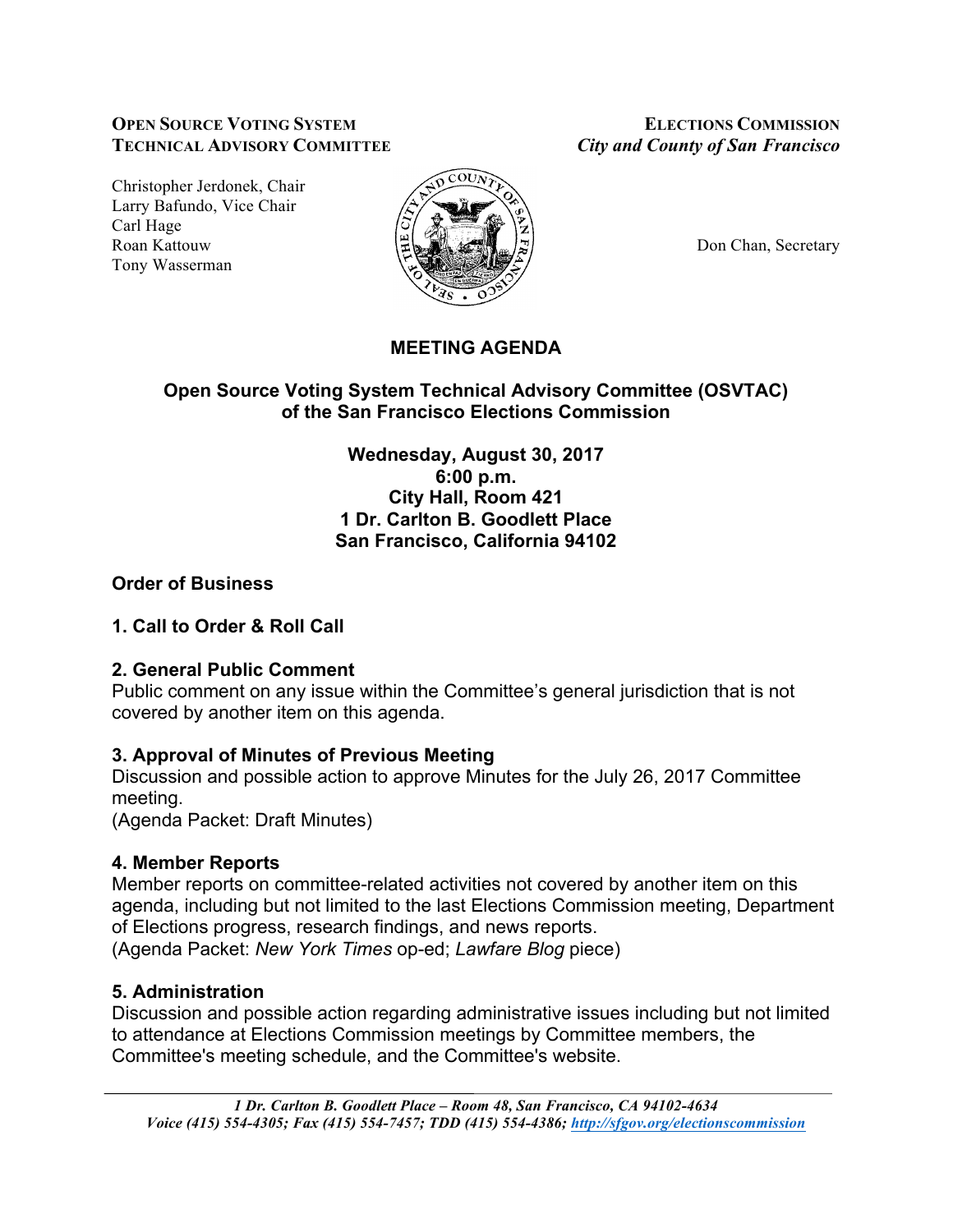### **6. Current voting system and election processes**

Discussion of the Department of Elections' current voting system and election processes.

(Agenda Packet: Department RFP excerpt)

### **7. Document template for Committee recommendations**

Discussion and possible action regarding the document template for Committee recommendations, including the document structure and process for soliciting feedback from the public.

(Agenda Packet: Draft Template)

### **8. Committee Goals**

Discussion and possible action regarding Committee goals, including scope, priorities, and assumptions.

(Agenda Packet: Draft Goals)

### **9. Open Source Voting Project Resources**

Discussion and possible action regarding open source voting project resources. (Agenda Packet: Draft Resources)

### **10. Committee Recommendations**

Discussion and possible action regarding Committee recommendations on the subjects of the Department's interim voting system, project management, requirements, and open source.

(Agenda Packet: Draft Recommendations)

### **11. Written Report to the Elections Commission**

Discussion and possible action regarding the Committee's first written report to the Elections Commission, per the Committee Bylaws. (Agenda Packet: Draft Report)

### **12. Topics for future discussion**

Discussion and possible action regarding topics for future discussion.

# **Adjournment**

There will be an opportunity for public comment on each agenda item.

Materials contained in the Commission packets for meetings are available for inspection and copying during regular office hours at the Department of Elections, City Hall Room 48. Materials are placed in the Elections Commission's Public Binder no later than 72 hours prior to meetings. Any materials distributed to members of the Elections Commission within 72 hours of the meeting or after the agenda packet has been delivered to the members are available for inspection at the Department of Elections, City Hall Room 48, in the Commission's Public Binder, during normal office hours.